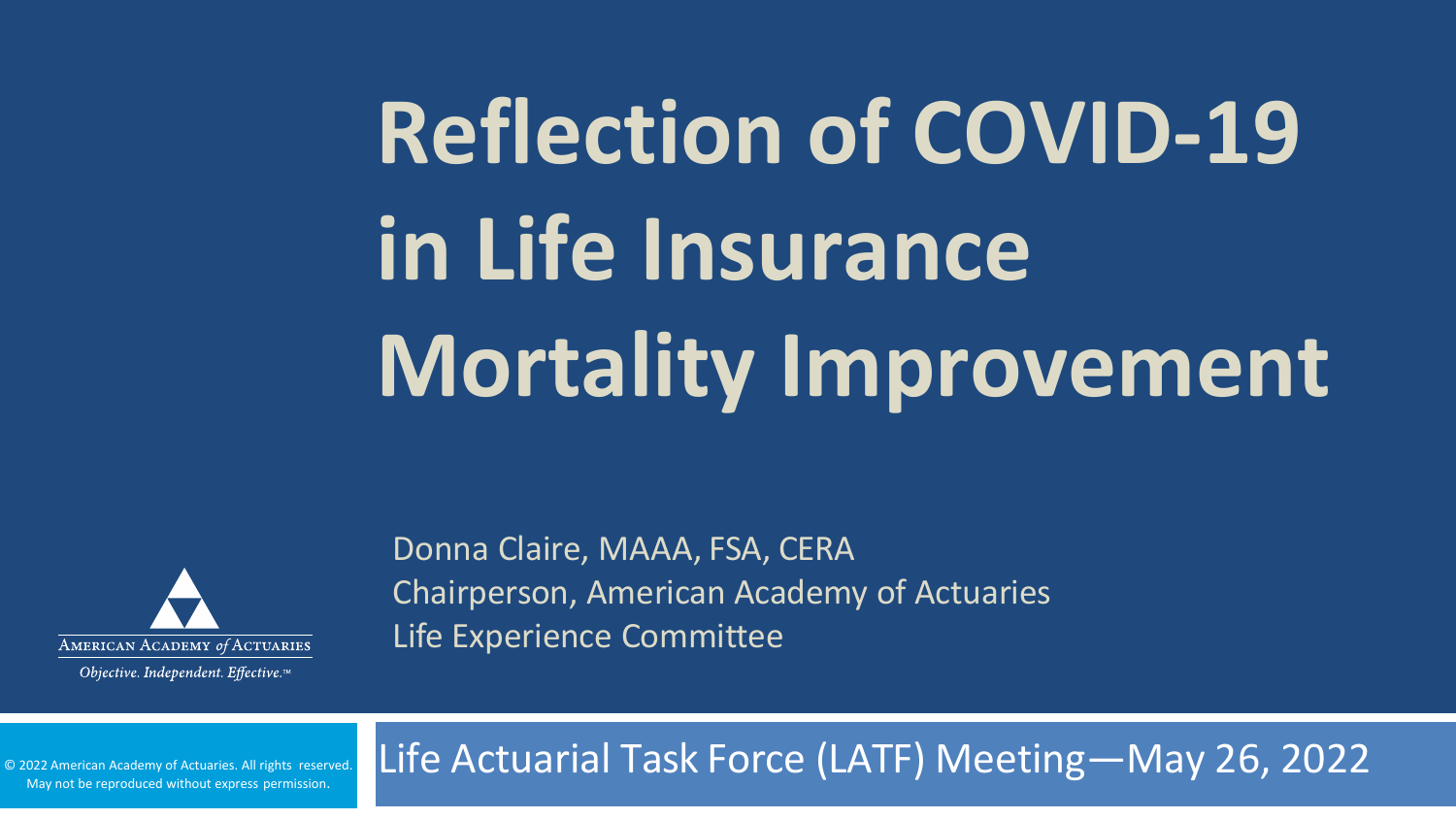## **Overview**

- $\Box$  The American Academy of Actuaries' Life Experience Committee discussed how pandemics, and specifically COVID-19, would be reflected in projects such as asset adequacy testing and principle-based reserves (PBR) testing
- $\Box$  The committee's conclusion was that we will not find the perfect answer, but it would be helpful to develop a list of considerations that may be taken into account when developing mortality improvement assumptions

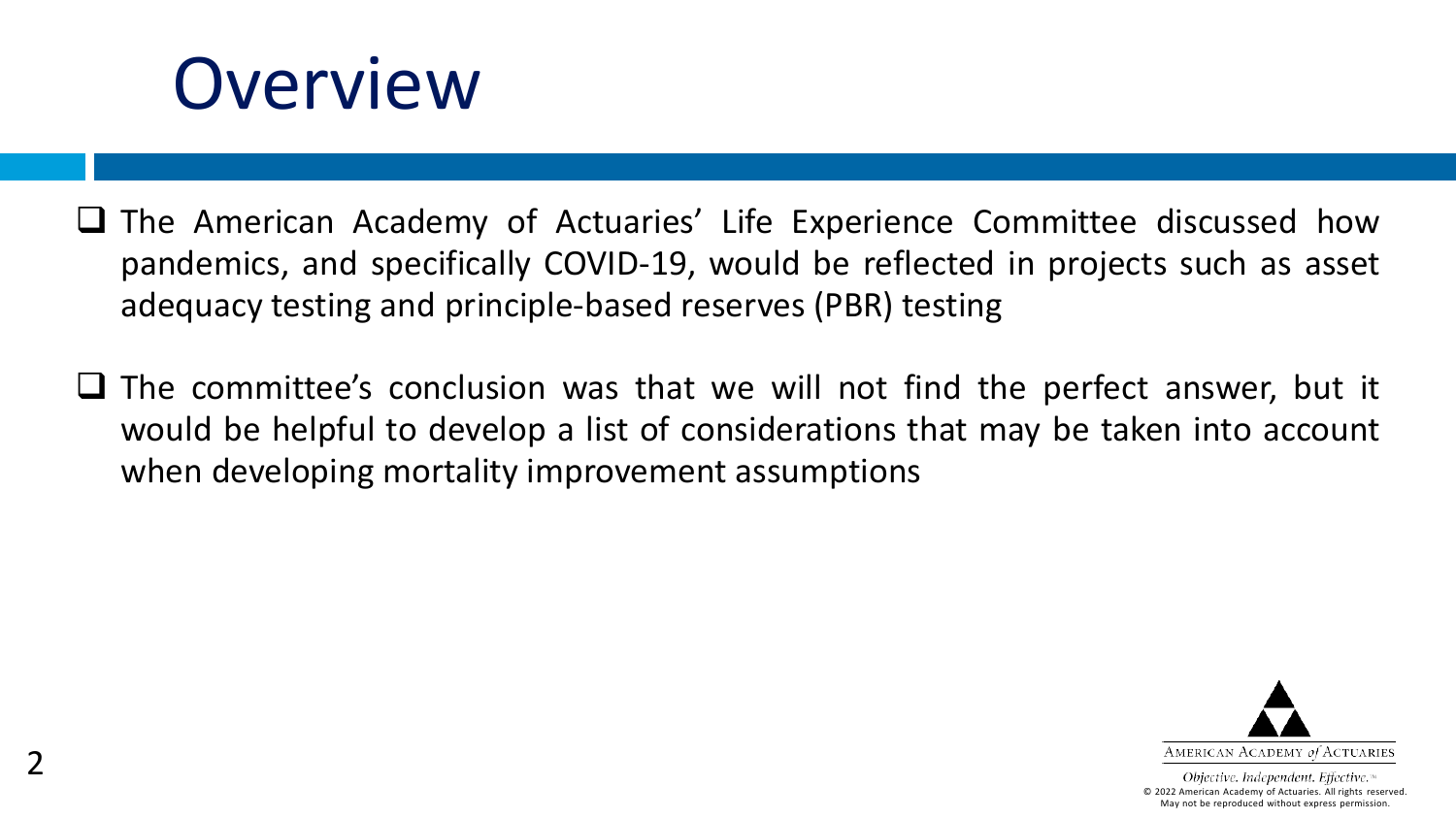# General Questions

- Does COVID-19 impact the mortality improvement assumption for PBR up to the date of valuation?
- Does COVID-19 impact the mortality improvement assumption for asset adequacy testing?
- Does COVID-19 impact the future mortality improvement assumption for PBR?
- Does COVID-19 impact the future mortality improvement assumption for asset adequacy testing?
- When considering COVID-19, should decreases in the mortality improvement be considered for annuity/long-term care insurance (LTCI) mortality?

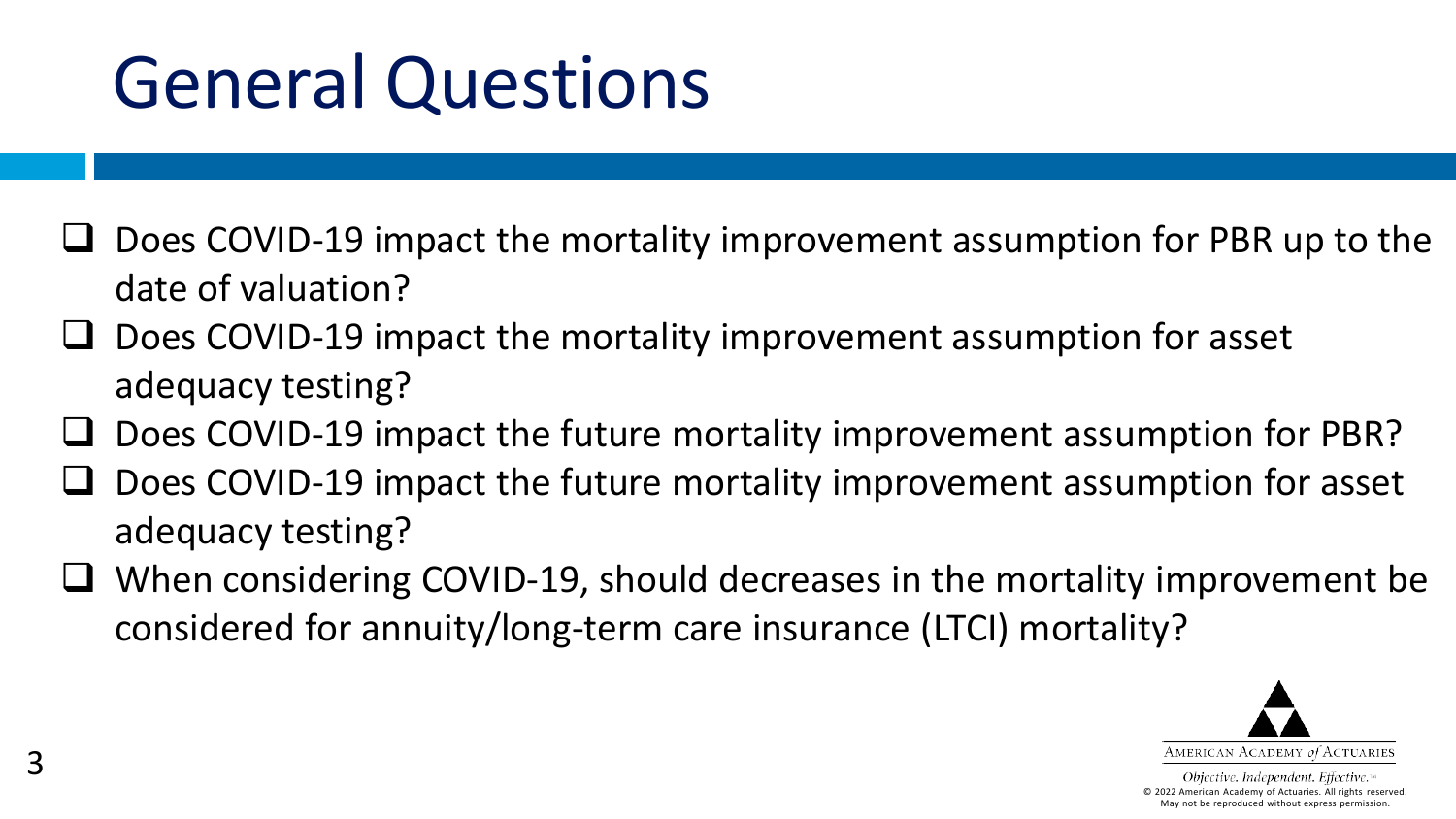### What Should Be Considered a COVID-19 Death?

- At issue: If one is trying to determine excess deaths due to COVID-19,
- Does the determination include all deaths where COVID-19 was a factor in the death?
- $\Box$  Are COVID-19 deaths only those where it is listed as the primary cause of death?
- How does one determine COVID-19 deaths when some states do not list cause of death?

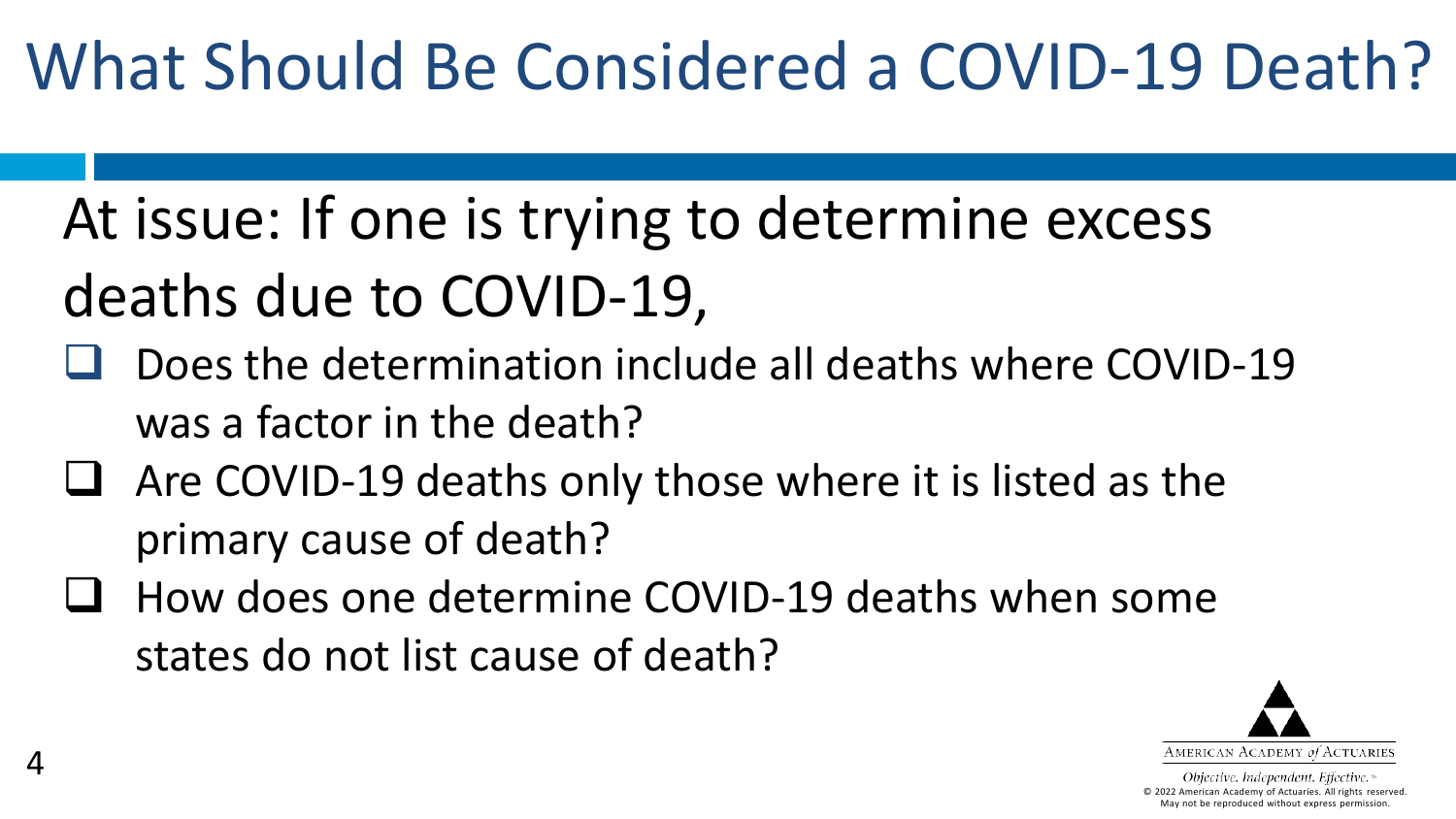In Actuarial Work for PBR and Asset Adequacy Testing, Should Past COVID-19 Deaths Be Ignored for Mortality Improvement to date of Valuation?

#### **Yes**

- 1. Rare event covered by surplus/RBC
- 2. May have front-loaded deaths that would have occurred soon, so it is a positive for future mortality

#### **No**

- 1. Methodology originally established for PBR mortality improvement to date of valuation included all deaths
- 2. Ignoring it would be the equivalent of ignoring stock market corrections
- 3. If future mortality is expected to be better, it should be reflected in future mortality improvement numbers instead

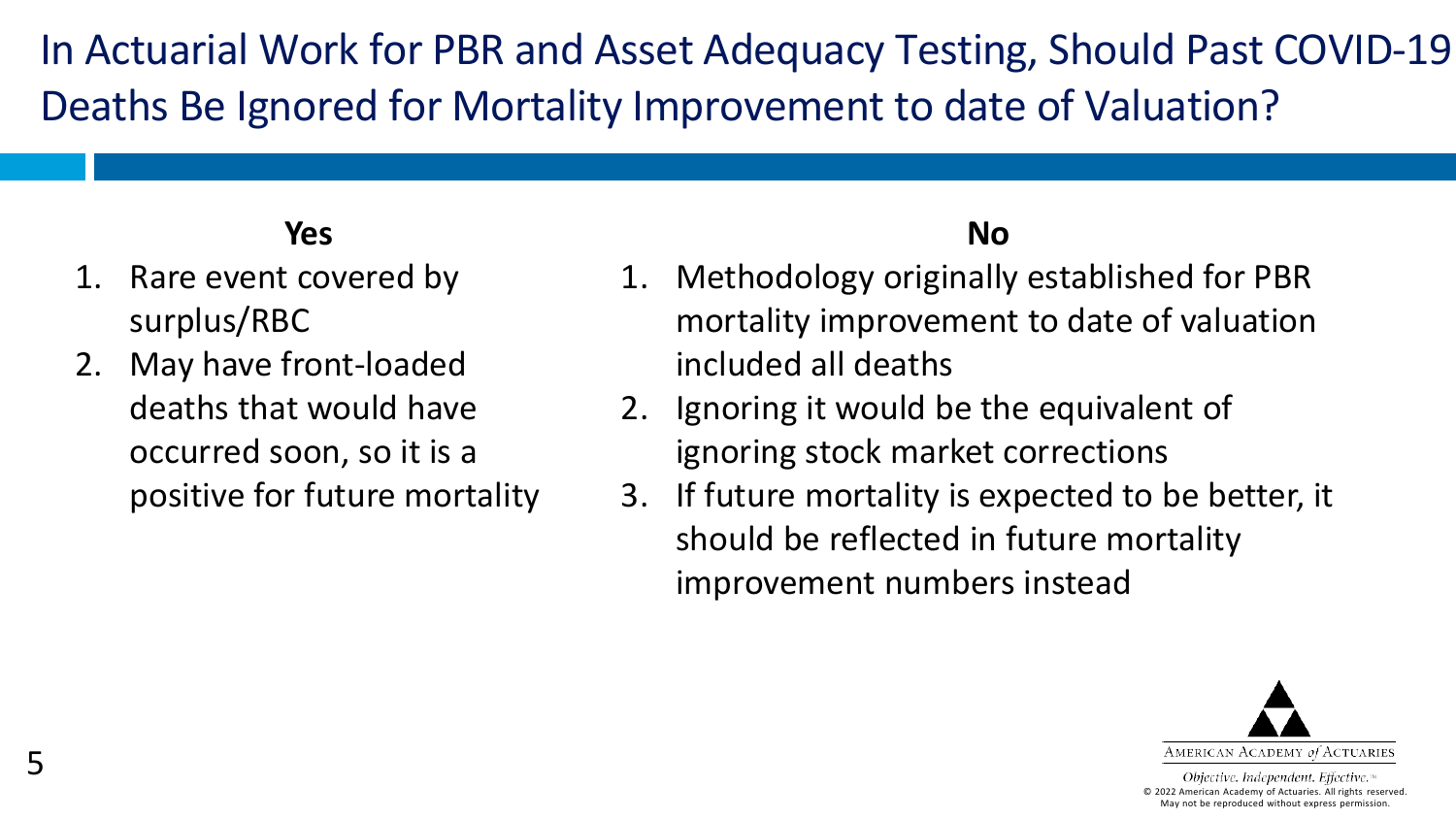### Factors That Can Impact Future Mortality Improvements

#### **Positives**

- 1. May have front-loaded deaths that would have occurred soon, so it is a positive for future mortality
- 2. Population mortality is generally improving, albeit at slower rates absent COVID-19; e.g., for cancer
- 3. Increased use of self-testing and telemedicine has increased access to medical care for many

#### **Negatives**

- 1. Long COVID
- 2. Mental health impact of COVID including suicides and drug use
- 3. Mortality rates on certain diseases like heart disease, diabetes, liver disease and hypertension not improving recently
- 4. Delay in care may lead to extra deaths
- 5. There are still additional waves of virus

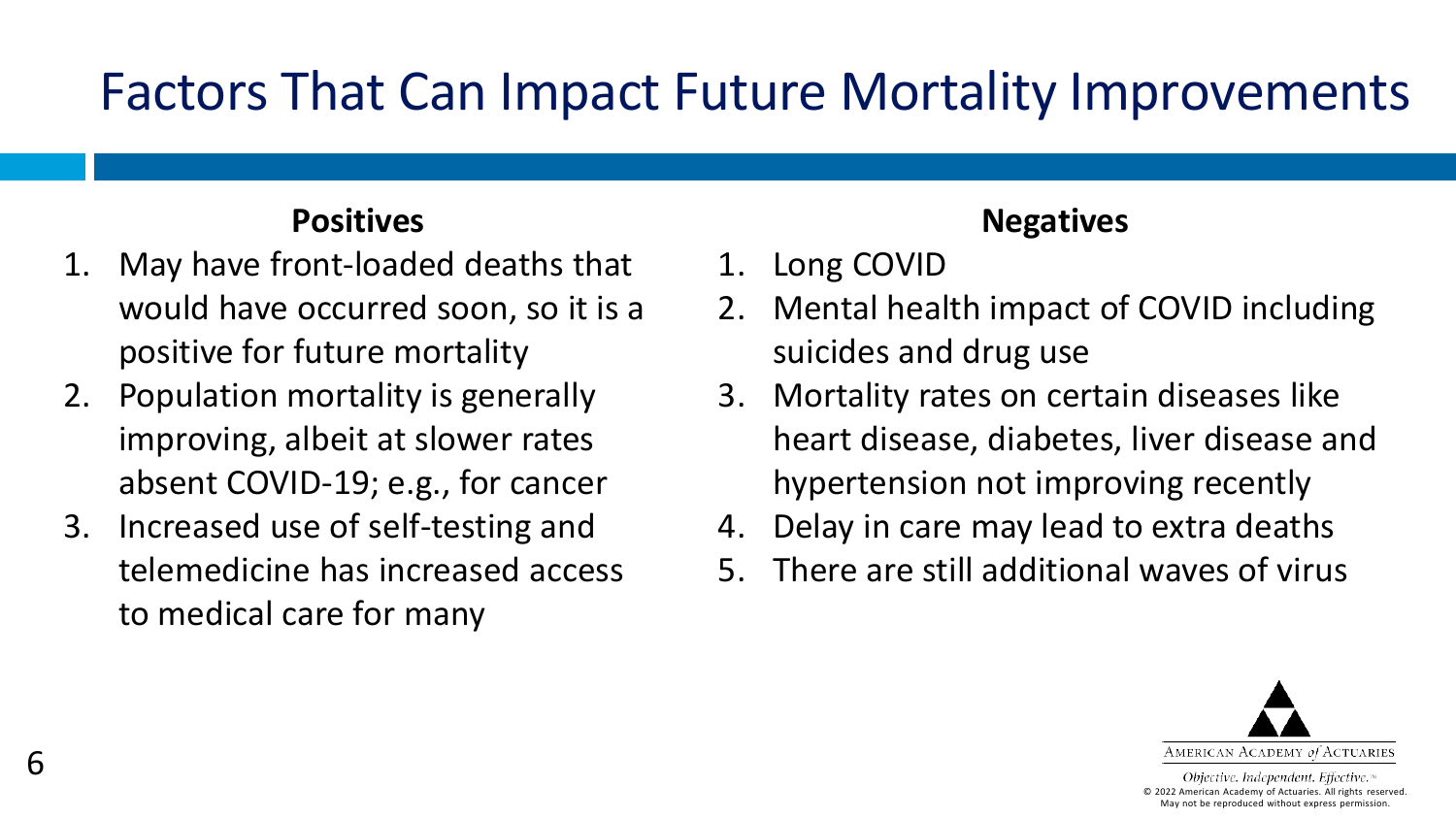### Considerations re: Future Mortality Rates

- $\Box$  Mortality improvement varies by socioeconomic variables. An actuary could review these and determine which quintile/decile best matches their company's block of business
- $\Box$  The larger provisions for adverse deviation (PADs) used on the mortality improvement assumption, the more uncertainty there is in the assumption
- **□** Margins used in mortality improvement rates for PBR testing and asset adequacy do not have to be the same, but differences should be justified
- $\Box$  No studies yet done on offsets, e.g., annuity vs life insurance

7

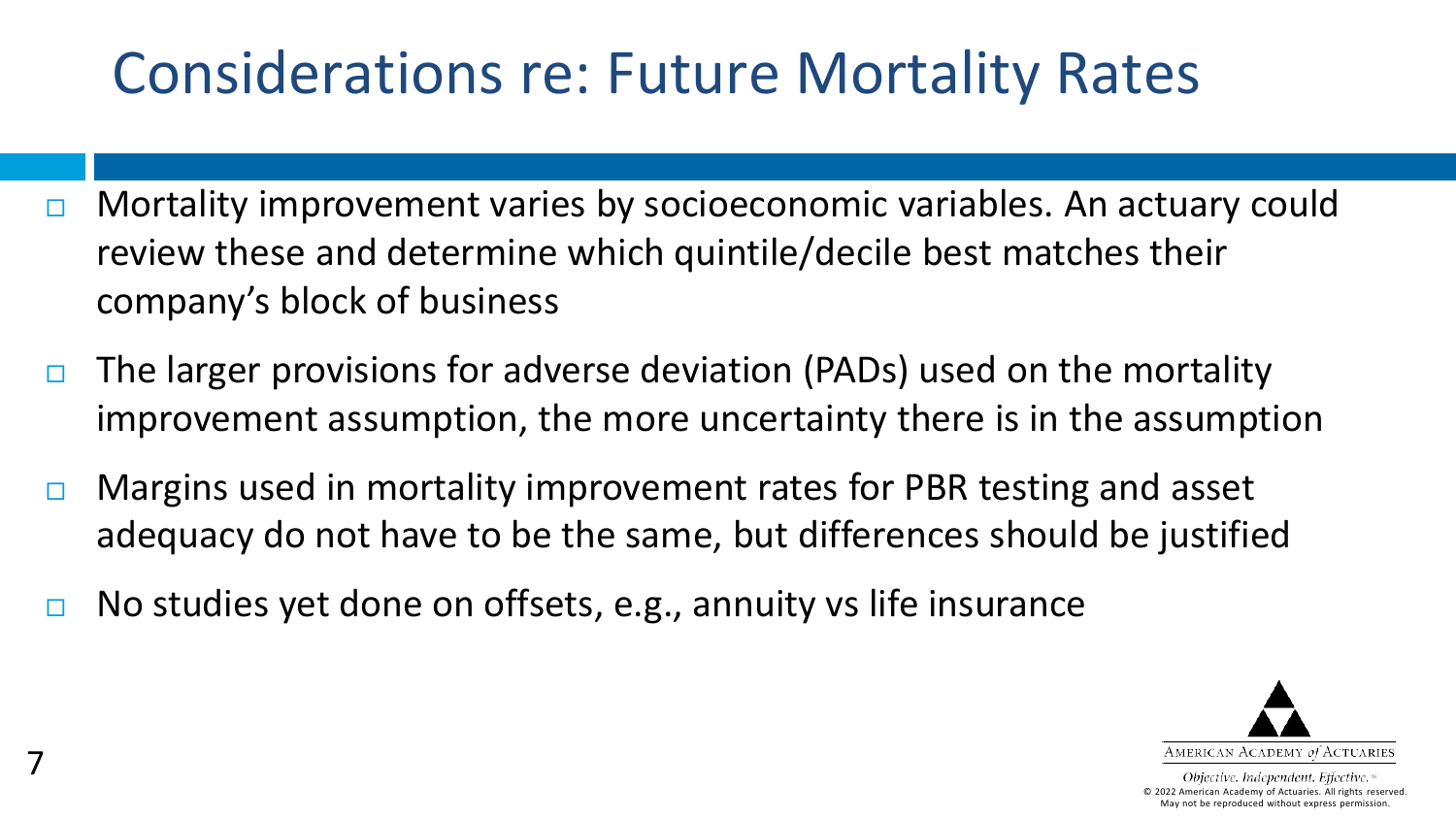### Considerations re: Future Mortality Rates—Cont'd

- $\Box$  To date, the negative impact of COVID-19 on long-term care insurance (LTCI) mortality improvement has not been studied: the positive impact of front-loaded deaths may be offset with claimants experiencing long COVID
- $\Box$  Expected mortality improvements vary by age groups
- □ Consider differences in pandemic versus endemic phases of COVID

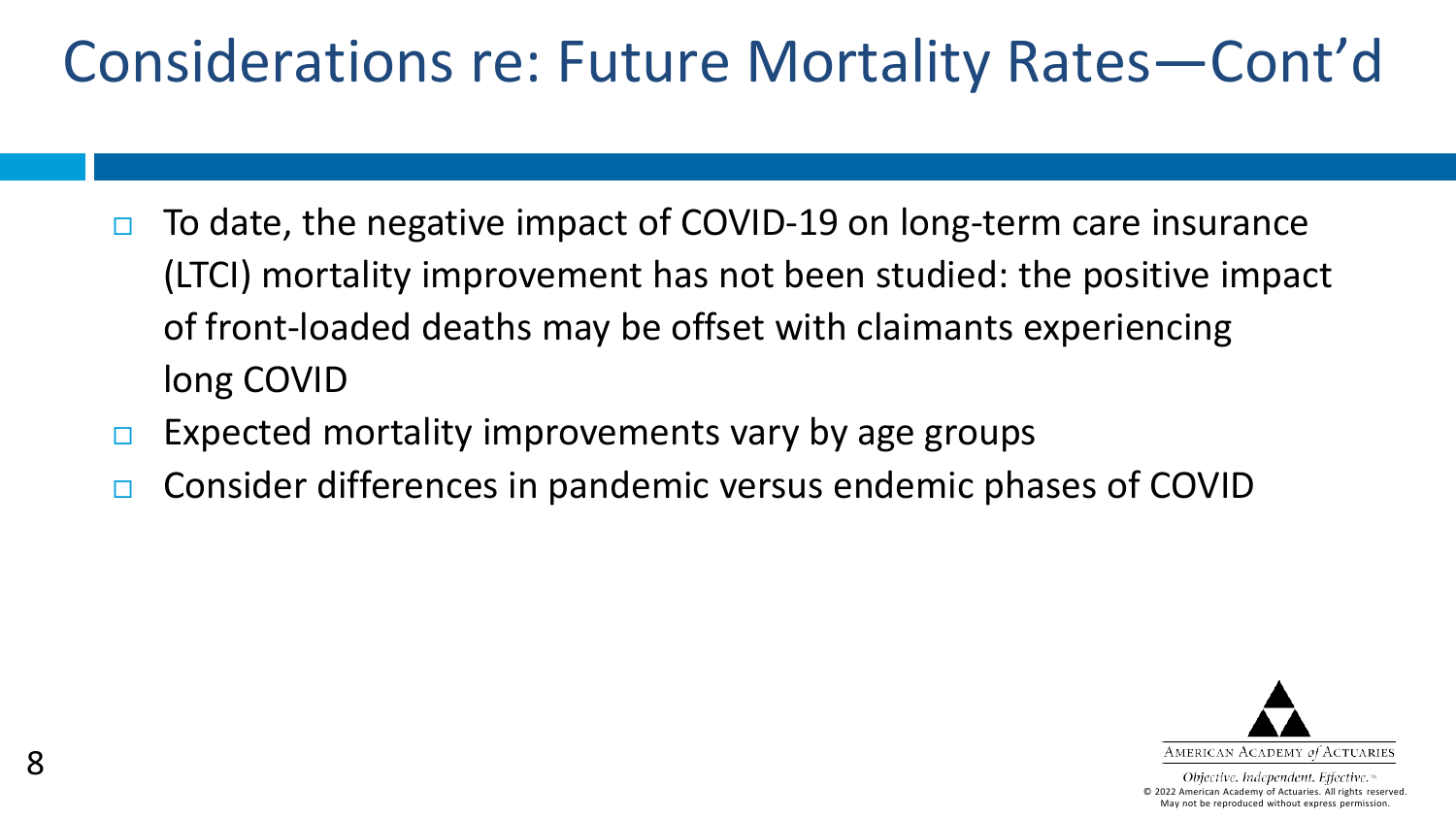# Regulatory Considerations

- $\Box$  No single answer works for all
- $\Box$  May want to consider setting an established range of acceptable mortality improvement rates that could be allowed